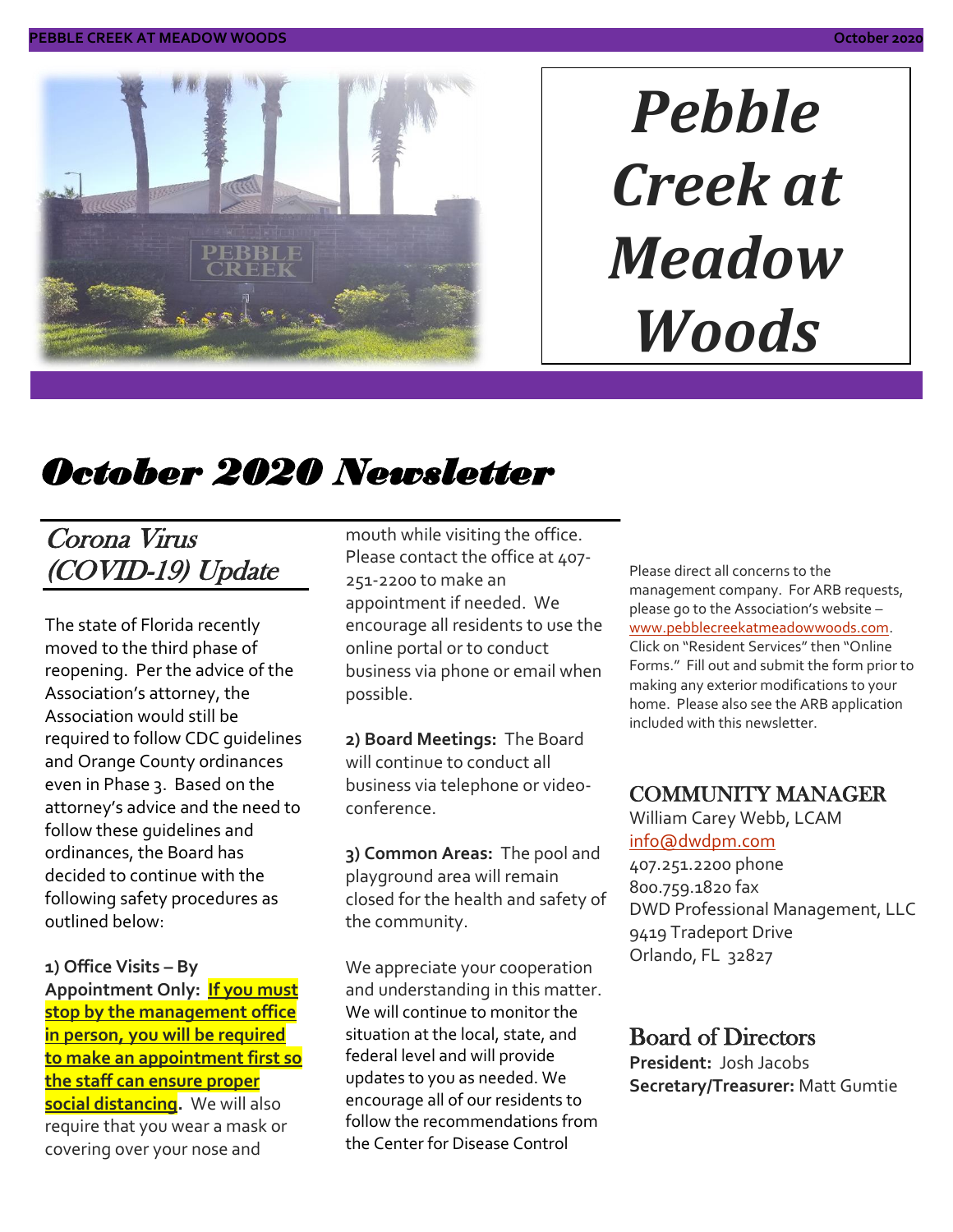(CDC) and the Florida Department of Health regarding COVID-19 in order to limit the spread of the disease and to keep your family and neighbors safe.

Please use the following links to the websites for the CDC and the Florida Department of Health.

#### **Center for Disease Control:**

<https://www.cdc.gov/coronavirus/2019-nCoV/index.html>

#### **Florida Department of Health:**

<http://www.floridahealth.gov/> or call the COVID-19 Hotline if you have questions at 866-779-6121.

If you have any questions or concerns, please contact our office by phone at 407-251-2200 or by email at [info@dwdpm.com.](mailto:info@dwdpm.com)

We wish all of our residents well during this difficult time. Take care, and stay safe.

### 4th Quarter Assessment Reminder

**Please remember that your 4th quarter assessment of \$20.00 was due on October 1st** . Payments received after the 10<sup>th</sup> of October were assessed a \$10.00 late fee. In addition, any account with a balance at the end of the month incurs interest (January through December). If you have not paid your  $4^{th}$  quarter assessment payment, please contact our office to make a payment arrangement. If you are experiencing financial difficulties related to COVID-19, please review the article below so we may assist you.

### 2021 Assessments

On October 7, 2020, the Board of Directors met to discuss the Budget for next year. The Board voted to maintain the Assessment at the current level for next year. **This means your assessment will remain \$200.00 per quarter for 2021**. You will receive the new coupon booklet for your quarterly assessments for next year in the mail in early December. If you have any questions or concerns, please feel free to contact the management office.

### Payment Plan Options

If you are experiencing financial difficulties or job loss due to COVID-19, please contact our office to set-up a payment plan. It is very important that you contact us to discuss this matter. We cannot set-up a payment plan if we are not aware of your financial situation.

We have had a few owners request that the assessment is waived completely. Please be aware that this is not possible. The Association is a not-for-profit organization and is not eligible to receive funds from government assistance programs. Therefore, the Association must still pay all insurance, maintenance, and common area expenses. While the assessments cannot be waived, the Board of Directors and management company will work with owners who have experienced job loss due to COVID-19. We will make payment arrangements with these owners in order to ease the financial impact as much as possible.

If you have any other questions or concerns regarding your account balance, please feel free to contact the management office at 407-251-2200 or at [info@dwdpm.com.](mailto:info@dwdpm.com)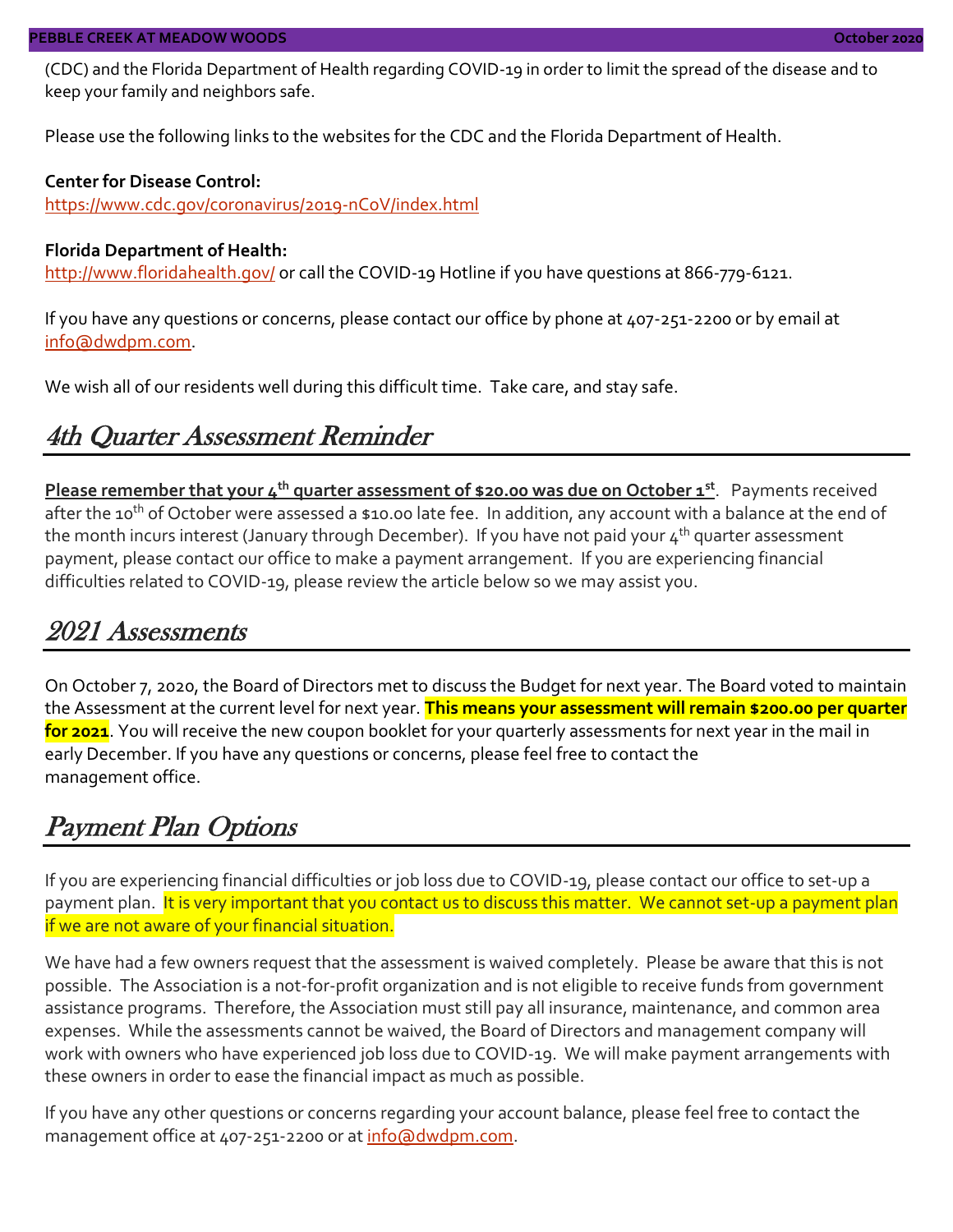### Halloween Celebration Guidance from the CDC

As we all prepare for the Halloween holiday this weekend, we would like to provide you with some guidelines for trick-or-treating within the community and for alternative Halloween activities. The following guidelines are from the CDC website. We ask everyone to be safe and to follow these guidelines for the safety of your family and your neighbors.



#### **Steps to Take when Trick or Treating**

Traditional Halloween activities are fun, but some can increase the risk of getting or spreading [COVID-](https://www.cdc.gov/coronavirus)[19](https://www.cdc.gov/coronavirus) or [influenza.](https://www.cdc.gov/flu/Index.htm) Plan alternate ways to participate in Halloween.



#### **Make trick-or-treating safer**

- Avoid direct contact with trick-or-treaters.
- Give out treats outdoors, if possible.
- Set up a station with individually bagged treats for kids to take.
- Wash hands before handling treats.
- Wear a mask.



#### **Wear a mask**

- Make your cloth [mask](https://www.cdc.gov/coronavirus/2019-ncov/prevent-getting-sick/diy-cloth-face-coverings.html) part of your costume.
- A costume mask is **not** a substitute for a cloth mask.
- Do **NOT** wear a costume mask over a cloth mask. It can make breathing more difficult.
- Masks should **NOT** be worn by children under the age of 2 or anyone who has trouble breathing

**Stay at least 6 feet away from others who do not live with you**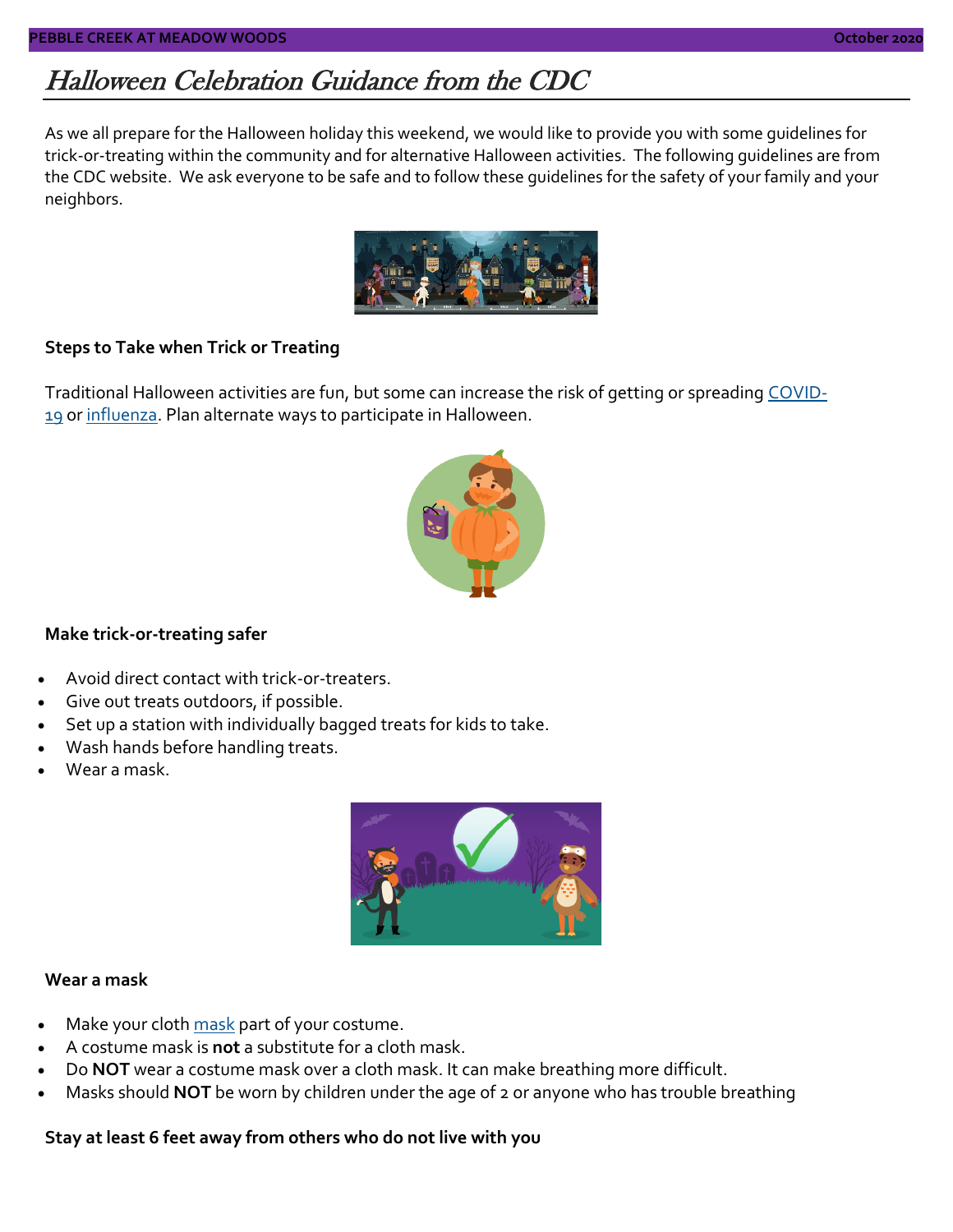• Indoors and outdoors, you are more likely to get or spread COVID-19 when you are in close contact with others for a long time.



#### **Wash your hands**

- Bring [hand sanitizer](https://www.cdc.gov/handwashing/hand-sanitizer-use.html) with you and use it after touching objects or other people.
- Use hand sanitizer with at least 60% alcohol.
- Parents: supervise young children using hand sanitizer.
- Wash hands with soap and water for at least 20 seconds when you get home and before you eat any treats.

#### **Steps to Take for Other Halloween Activities**

Enjoy Halloween activities and take steps to protect yourself from getting or spreading [COVID-19.](https://www.cdc.gov/coronavirus)



#### **Remember to always**

- Wear a cloth [mask](https://www.cdc.gov/coronavirus/2019-ncov/prevent-getting-sick/diy-cloth-face-coverings.html)
- Indoors and outdoors, stay at least 6 feet away from others who do not live with you
- Wash your hands or use [hand sanitizer](https://www.cdc.gov/handwashing/hand-sanitizer-use.html) frequently



#### **Decorate and carve pumpkins**

- Decorate your home for Halloween.
- Carve pumpkins with members of your household or outside with neighbors or friends.
- Walk from house to house, admiring Halloween decorations at a distance.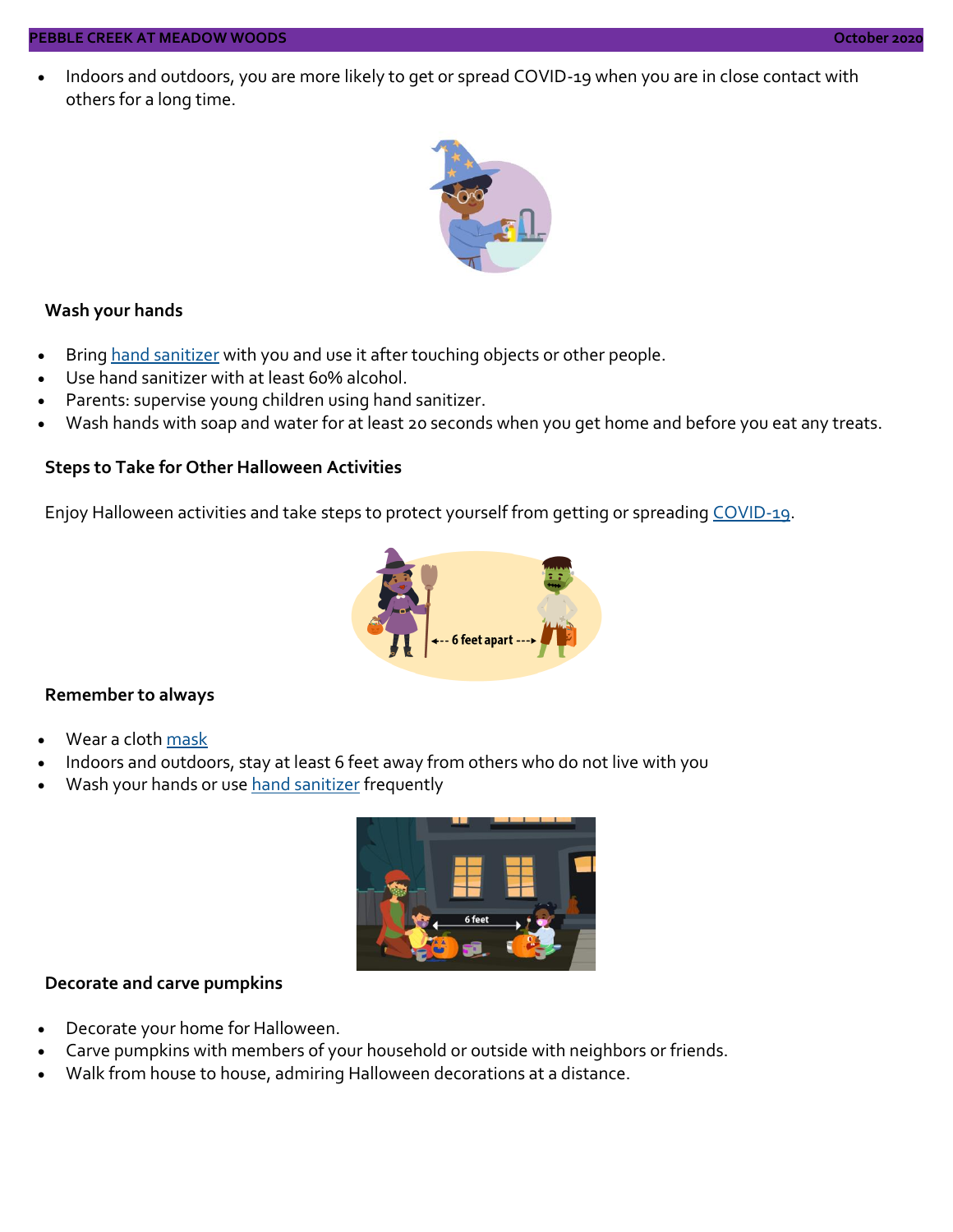

#### **Visit an orchard, forest, or corn maze. Attend a scavenger hunt.**

- Go on an outdoor Halloween-themed scavenger hunt.
- Visit a pumpkin patch or orchard.
- Remember to wash your hands or use hand sanitizer frequently, especially after touching frequently touched surfaces, pumpkins, or apples.
- Go to a one-way, walk-through haunted forest or corn maze.

#### **Other Ideas**

- Hide Halloween treats in and around your house. Hold a Halloween treat hunt with household members.
- Hold an outdoor costume parade or contest so everyone can show off their costumes.
- Host an outdoor Halloween movie night with friends or neighbors or an indoor movie night with your household members.

#### More Information

- **[Steps to Take When Trick or Treating](https://www.cdc.gov/coronavirus/2019-ncov/downloads/daily-life-coping/Trick-or-treating.pdf)**
- **[Steps to Take for Other Halloween Activities](https://www.cdc.gov/coronavirus/2019-ncov/downloads/daily-life-coping/Halloween-Other-Activities.pdf)**

Article provided by the CDC –

[https://www.cdc.gov/coronavirus/2019-ncov/daily-life-coping/holidays/halloween.html.](https://www.cdc.gov/coronavirus/2019-ncov/daily-life-coping/holidays/halloween.html)

### DWD Upcoming Holiday Hours

Please be advised that the offices for DWD Professional Management will be closed on **Tuesday, November 3, 2020**  for Election Day and **Thursday, November 26 and Friday, November 27, 2020** in observance of the Thanksgiving holiday. Our offices will also be closed on **Monday, December 21, 2020 through Friday, January 1, 2021** in observance of the Christmas and New Year's holidays. We wish everyone a happy holiday season.

### Tax Information

The accounting firm, Cole & Associates, recently completed the Association's taxes for 2019, and a copy is available for your review. The Statement of Cash Flow for 2019 is also available at this time. If you would like to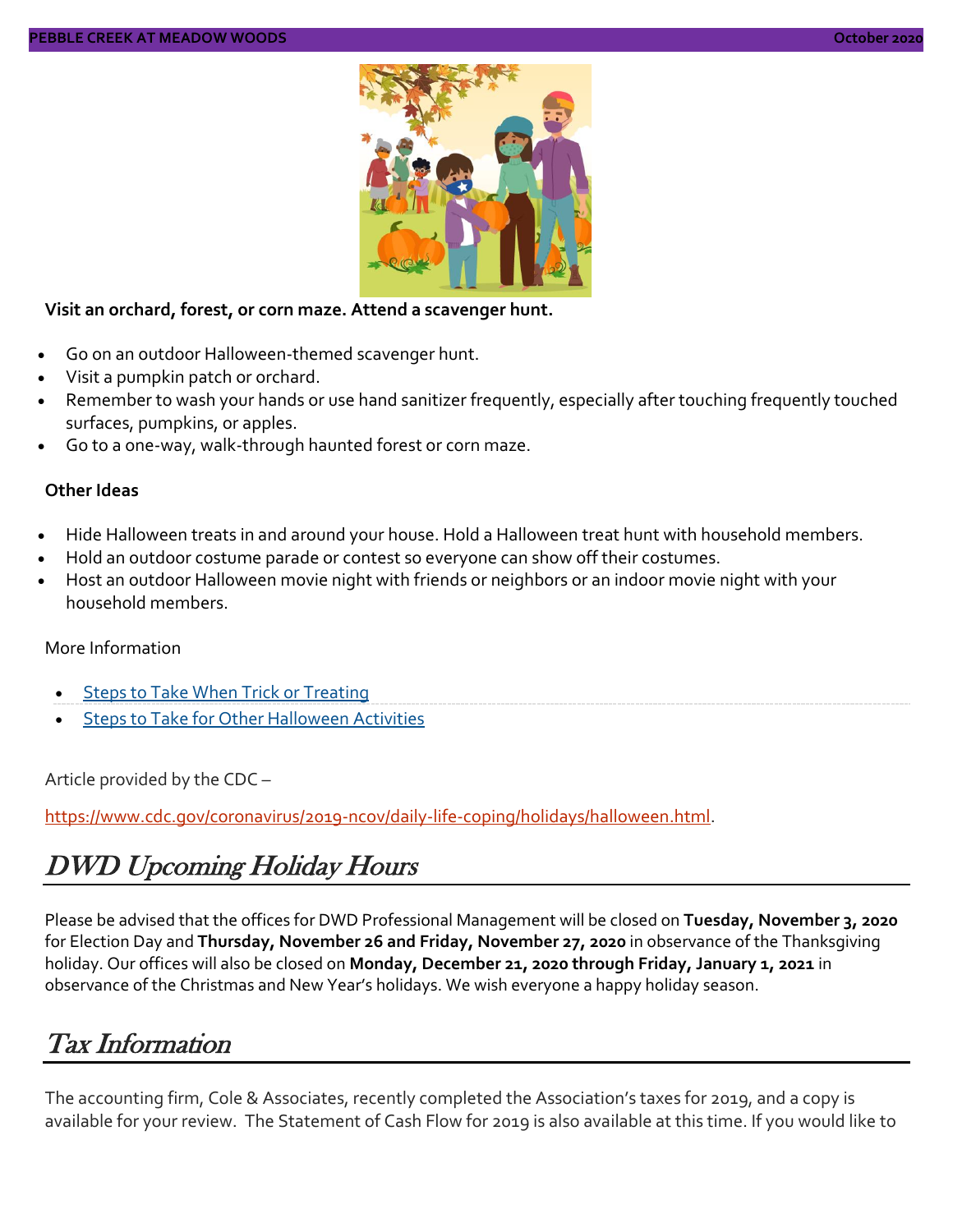review these documents, please contact our management office by phone at 407-251-2200 or by email at [info@dwdpm.com](mailto:info@dwdpm.com) to make your request.

Also, please be aware that the approved 2021 budget for the Association is available on the website, [www.pebblecreekatmeadowwoods.com.](http://www.pebblecreekatmeadowwoods.com/)

### New Owner Access Platform

We are thrilled to announce the new online owner access feature where you can login to manage your account and access community documents. With your Internet-enabled device, you will now be able to view your current account balance, check your payment history, view your open records and more!

To ensure your privacy, only homeowners whose email address is on file have already received a registration email. **If you have not already provided your email, please email your information to [info@dwdpm.com](mailto:info@dwdpm.com)** and include your community name, address within the community, and the email address you want on file. This extra step is designed for the safety of your personal information because it allows us to verify each homeowner. Once your email address has been opted into the system, you will receive an email to register. For security purposes, a return email will be sent to confirm you are the owner of that email account.

If you received the registration email but the time has expired and you are in need of a new registration email, please contact our office by email at **[info@dwdpm.com](mailto:info@dwdpm.com)** with your request. Please make sure to include the email address you want us to use and we process a new registration email for you.

Please check your SPAM folder as it may be filtered automatically. After you click the link in the confirmation email you can create your password and your account will be registered. You will then be able to log into your account using your email address and the password you created when you registered. Please make sure to use Google Chrome which is the preferred web browser for the platform.

We encourage everyone to utilize the new on-line access platform at <https://owner.topssoft.com/DWDProfessionalManagement/Account/Login> in order to review your account balance and obtain information. Please let us know if have not received your invitation to join the platform, and we will help you set-up your account.

### Do Not Park on the Grass

Over the last few weeks, we have noticed a rise in the number of residents parking on the grass in front of their properties (whether it is on the easement or in the front yard). Please be aware that this activity is not permitted and you will receive a violation letter for this issue. All residents must park in the garage or in the driveway. Parking on the street is permitted from 6 AM – 12 AM. Parking on the street is not permitted after 12 AM through 6 AM. If you have a situation which requires you to park in the street between 12 AM – 6 AM, please contact the management company so we may obtain Board approval and to inform the towing company.

### Please Pick-Up After Your Pets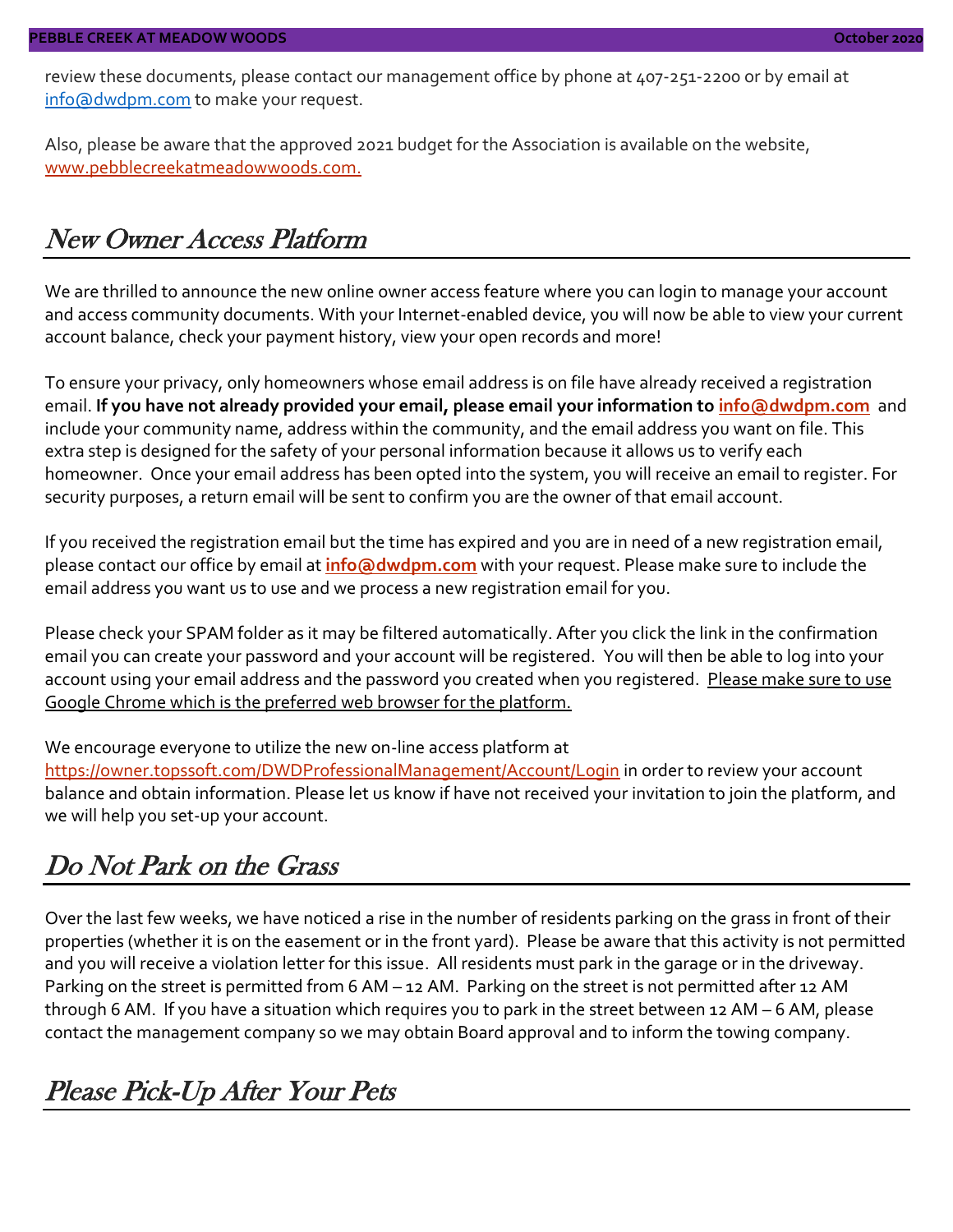We understand that many of the residents in our community are pet owners. Owning a pet is a wonderful experience for the "parent" and it brings many joys to you as well. However, having a 4-legged addition to your family also brings many responsibilities.

If your new bundle of joy happens to be a dog, then one of the responsibilities is picking up after your pet. When you live in a community you cannot just let your dog out and then close the door. **Your pet must be on a leash at all times, and any pet waste MUST be picked up and disposed in a waste receptacle.** This is not only a community rule; it is an Orange County ordinance as well.

Dog waste is a hazardous substance and causes damage to grass and may spread illnesses to others. Thank you for your understanding and cooperation in this matter.

### Architectural Guidelines – Approved Colors for Homes and Roofs

Please be aware that the Board has established the following architectural guidelines for your community:

#### **Approved Paint Color Schemes and Shingle Colors:**

The Pebble Creek at Meadow Woods community has several approved color schemes for painting your homes and several approved shingle colors for replacing your roofs available for your review on the community website. Please use the following link to view these options:

[https://pebblecreekatmeadowwoods.weebly.com/architectural-change-form.html.](https://pebblecreekatmeadowwoods.weebly.com/architectural-change-form.html)

If you have any questions or concerns regarding the process for making exterior modifications to your home, please feel free to contact the management office for further instructions and assistance. You may also review the article below on page 6.

### Association Payments Via the Payment Portal with Center State and Payment Reminders

If you have set-up automatic payments through the on-line payment system with Center State Bank, please be aware that DWD Professional Management does not have access to that system and any updates needed must be made directly by you. If you have made any errors in terms of the amount of your payment or the frequency of your payment, please login into the portal to make any necessary revisions. Go to schedule payments, cancel the current request, and start a new request with the correct payment amount and/or frequency.

Please keep in mind that the system is automatically selected for monthly payments, so please indicate the correct frequency for your association payments and change as needed. The assessment payments for Pebble Creek are quarterly and are due on January 1, April 1, July 1, and October 1. Please also be aware that all on-line payments take 2 to 3 business days for processing before they are applied to your account.

In addition, the on-line payment system is a payment portal only. This system is not connected to the account system with the management company. The payment portal does not have any information regarding your current account balance. If you need your account balance or a full detailed payment history report, you must contact the management company directly.

Finally, please be aware that DWD Professional Management does not send payment reminders by text or email. If you are receiving payment reminders through text or email, this is because you have signed up for it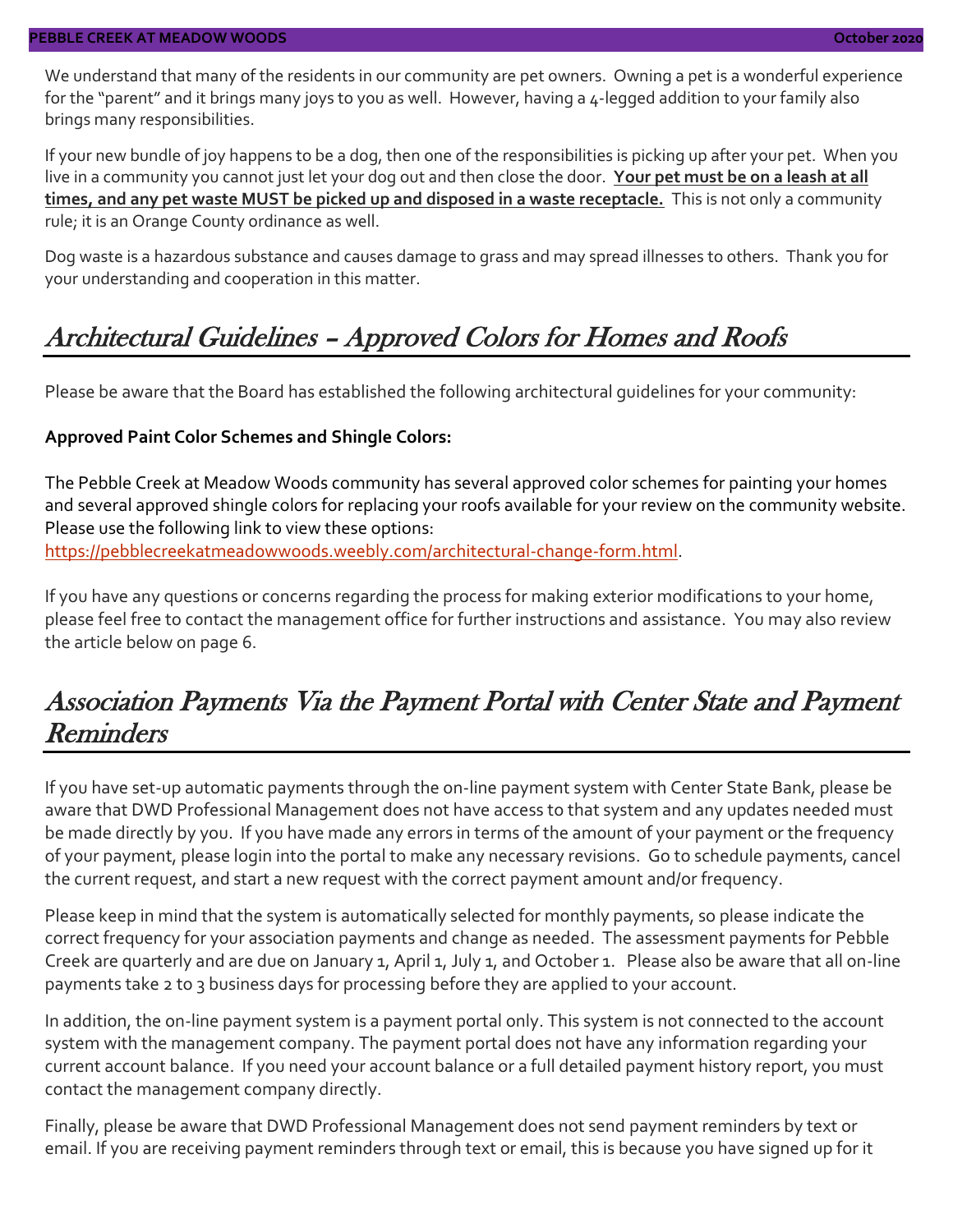through the online payment portal. If you have signed up for the reminders in error, please login into the portal. Go to notifications and cancel/edit the request and make any changes needed or set-up a new request.

If you have any questions or concerns about the on-line payment portal, please contact the management office for assistance.

### Reporting Street Light Outages

If you notice a street light out on your street, please call Duke Energy at 407-629-1010 to report the street name or section where the light is located. You may also visit the following website to report the outage: [https://www.duke](https://www.duke-energy.com/customer-service/request-light-repair)[energy.com/customer-service/request-light-repair.](https://www.duke-energy.com/customer-service/request-light-repair) Please contact the management office if you need assistance or if you have any questions.

### Parking Regulations

If your vehicle is parked on the street at night in the community, your car may be towed. Per the rules and regulations of our community, all vehicles must be parked in your garage or driveway at night. If a vehicle is parked on the street between the hours of 12 AM – 6 AM, it may be towed **without warning at the owner's expense**.

**If you are planning a special event or party**, and you will have guests parked in the street from 12 AM – 6 AM, please contact the management office to make arrangements **at least 24 hours in advance** so we may inform the towing company and so we have time for you to pick up parking permits from the management office. Please be aware that the maximum number of vehicles permitted is 10.

If your vehicle or a vehicle of a guest is towed due to a violation of the parking rules and regulations, you should **contact the towing company to resolve the situation**. *Do not call DWD Professional Management regarding a towing issue*. The Board has not authorized the management company to make ANY exceptions to the parking rules and regulations. If you do not follow these parking rules, you will be towed **at your own expense** and **will not be reimbursed for any reason**.

Please be advised that the towing company, **Universal Towing and Recovery**, has moved from their previous location. The towing company's contact information is as follows: **Universal Towing and Recovery, 407-816- 0102, 206 6th Street, Lot 300 Orlando, Florida 32824.**

### Off-Duty Sheriff's Deputy Patrols and Suspicious Activity

Your community is patrolled several days per month by an off-duty Orange County Sheriff's Deputy. The deputy is on patrol to spot suspicious activity, to help enforce traffic laws, and to help the people in communities we manage in Meadow Woods. If you see the deputy on patrol, and if you have noticed any suspicious activity, please stop the deputy and talk with him regarding your concerns. You should also call the Orange County Sheriff's Department at (407) 836-4357 to report suspicious or criminal activities. **The Sheriff's Department is the only organization charged with the protection of your property, and they are the only organization with the authority to approach and stop these people and their activities**.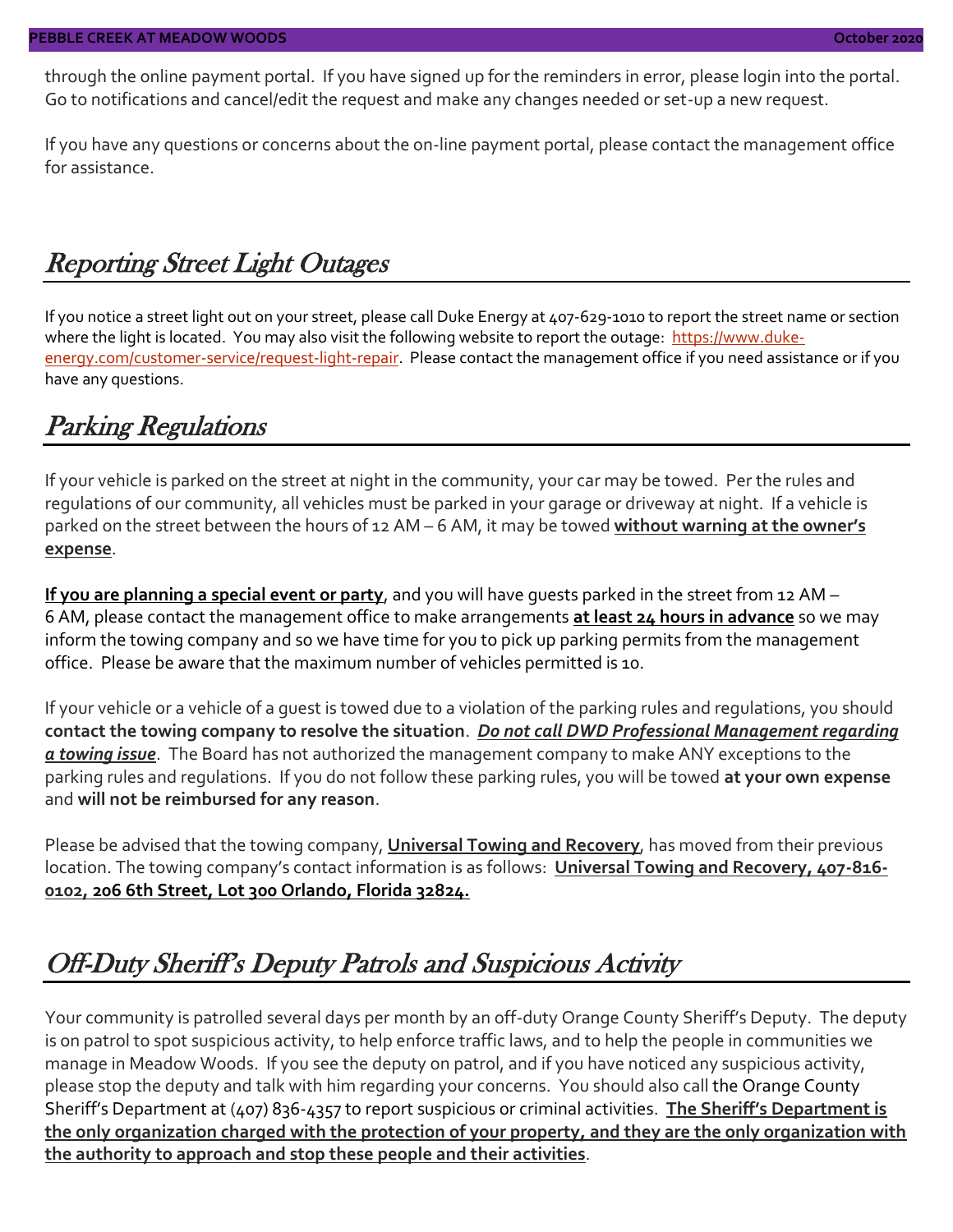Please be aware that the deputy is only able to enforce state law and county ordinances. If you see a community violation (i.e., parking on the grass), please call DWD Professional Management to address these concerns. Thank you.

### Noise Complaints

Please be aware that Orange County Sheriff's Department does not have any set time for enforcing the noise violation ordinance. According to our local deputy, the Disturbance of the Peace Statute is enforceable any time of day. **If you feel that your neighbors are violating the noise ordinance, please contact the Orange County Sheriff's Department to file a complaint at 407-836-4357**. The Sheriff's Department will then send a deputy to request the responsible party to tone down their gathering. If a second request is made concerning the same disturbance, the Sheriff's Department will take the necessary actions to ensure your neighbors follow the noise ordinance.

Please be aware that the Association is not responsible for enforcing County ordinances. Only the Sheriff's Department may enforce County ordinances and laws. If you have any questions or concerns regarding this issue, please contact the management office.

### Architectural Changes (Exterior Modifications)

It has come to our attention that some homeowners are not familiar with the steps of the Architectural Review process. That is quite understandable. We would like to take this opportunity to help anyone in our community better understand this process.

If you are going to make any changes to the front of your property, including landscaping changes, or if you intend to make any structural changes to your property (i.e., room additions, pools, screen enclosures), then you will need to fill out the Architectural Review Committee (ARC) application.

These applications will always be available on your community's website and they are included in the monthly newsletter (please see the form below). Please follow the instructions on the form and submit all of the required documents for your requested change. When you are submitting an application to the ARC, remember to include the following:

1. Two (2) copies of the property survey that show the location of the proposed changed, alteration, renovation or addition.

- 2. Two (2) drawings of your plan(s).
- 3. Two (2) copies of color samples, if applicable.

Please note that applications submitted by fax or without two (2) copies of the survey, drawing, or color sample will be considered incomplete. If an application is incomplete, it will not be processed and will be returned to you.

Finally, please be aware that the Association has architectural guidelines indicating the list of approved color schemes for painting your home and the shingle colors for any roof replacements. If you would like to review these guidelines, please visit the Association's website at the following link: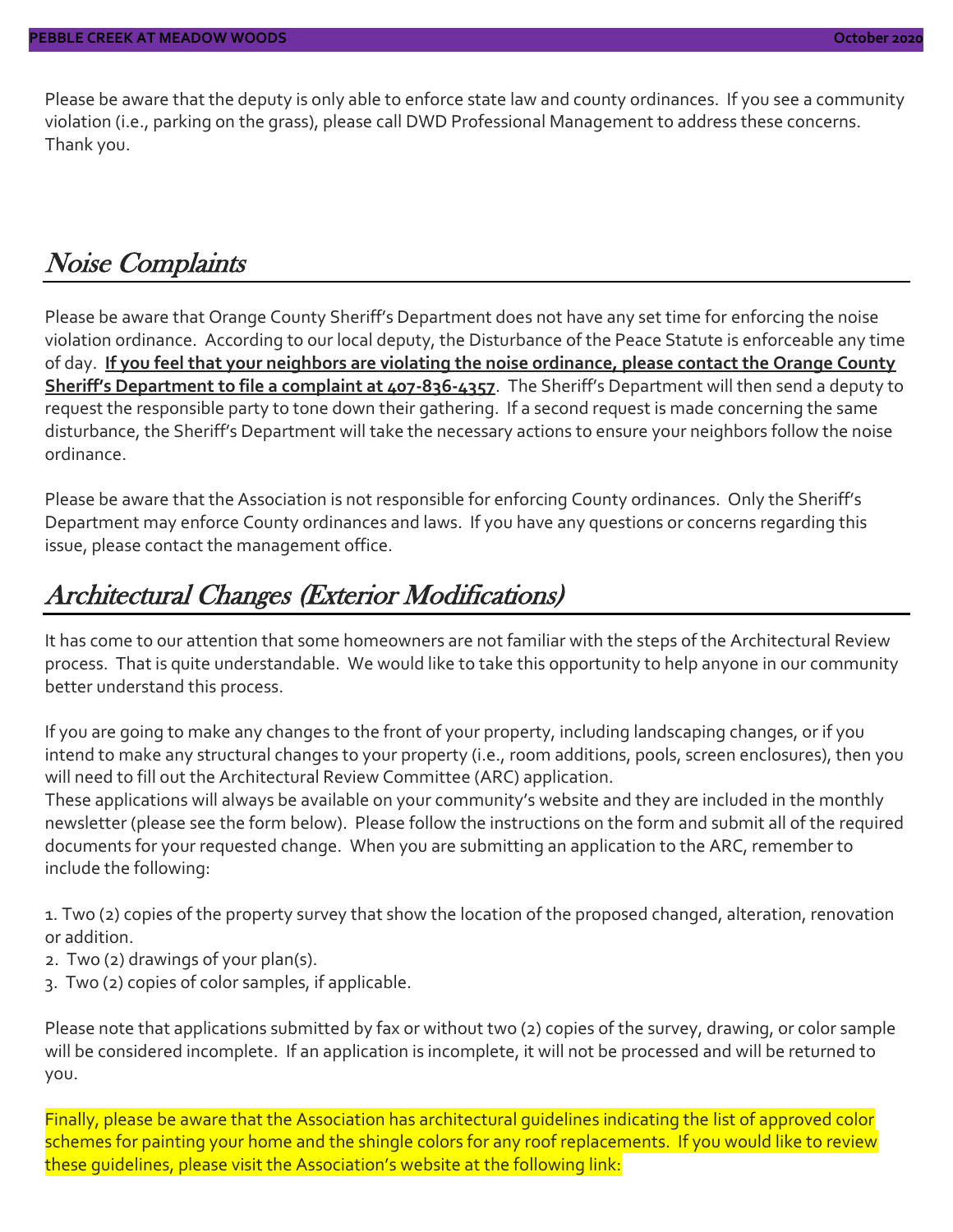#### **PEBBLE CREEK AT MEADOW WOODS October 2020**

[https://pebblecreekatmeadowwoods.weebly.com/architectural-change-form.html.](https://pebblecreekatmeadowwoods.weebly.com/architectural-change-form.html) You may also find the approved color schemes on the Sherwin Williams website using the following link: [https://www.sherwin-williams.com/homeowners/color/find-and-explore-colors/hoa/orlando/fl/pebble-creek-at](https://www.sherwin-williams.com/homeowners/color/find-and-explore-colors/hoa/orlando/fl/pebble-creek-at-meadow-woods/)[meadow-woods/](https://www.sherwin-williams.com/homeowners/color/find-and-explore-colors/hoa/orlando/fl/pebble-creek-at-meadow-woods/)

If you have any questions, please call us at 407-251-2200, and we will be happy to assist you. Also note that management does NOT approve or deny any of these requests. We collect the applications and then submit them to the community's Architectural Review Committee (ARC). The ARC is a group of volunteer homeowners who review the applications and approve or deny the applications based on your community's written criteria (the architectural guidelines). Per Florida Statutes, this process may take up to 30 days.

As soon as the Committee makes a decision, we will mail you the letter of approval or denial. Please make sure you do not proceed with any improvements until you have heard from the Committee. I hope this helps everyone understand the Architectural Review process a little better. If this still leaves you with any questions, please feel free to contact our management office.

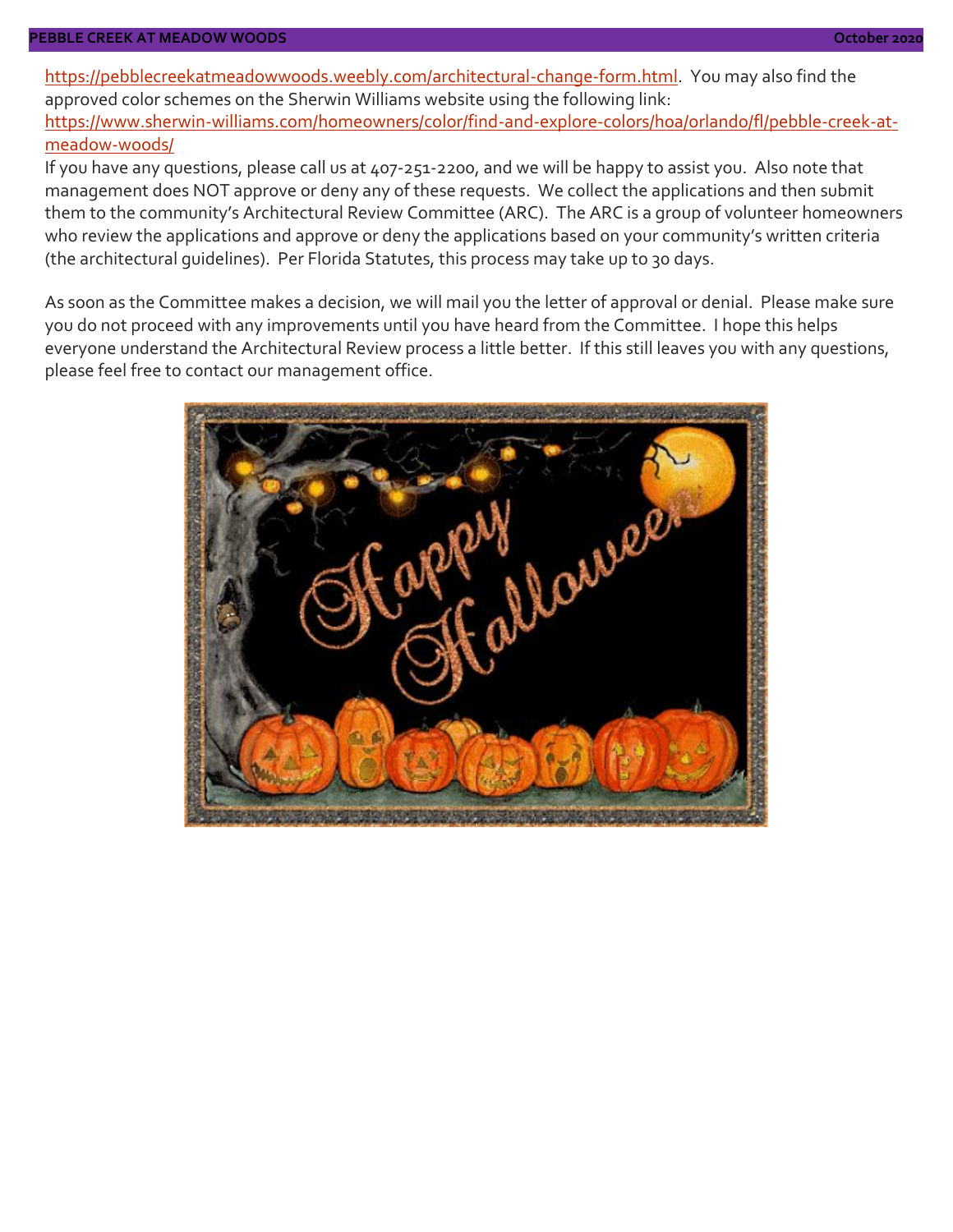# **SYMPTOMS OF CORONAVIRUS DISEASE 2019**

## **Patients with COVID-19 have experienced mild to** severe respiratory illness.





03/02/14 NovA20, 2020, 12:59 M

cdc.gov/COVID19-symptoms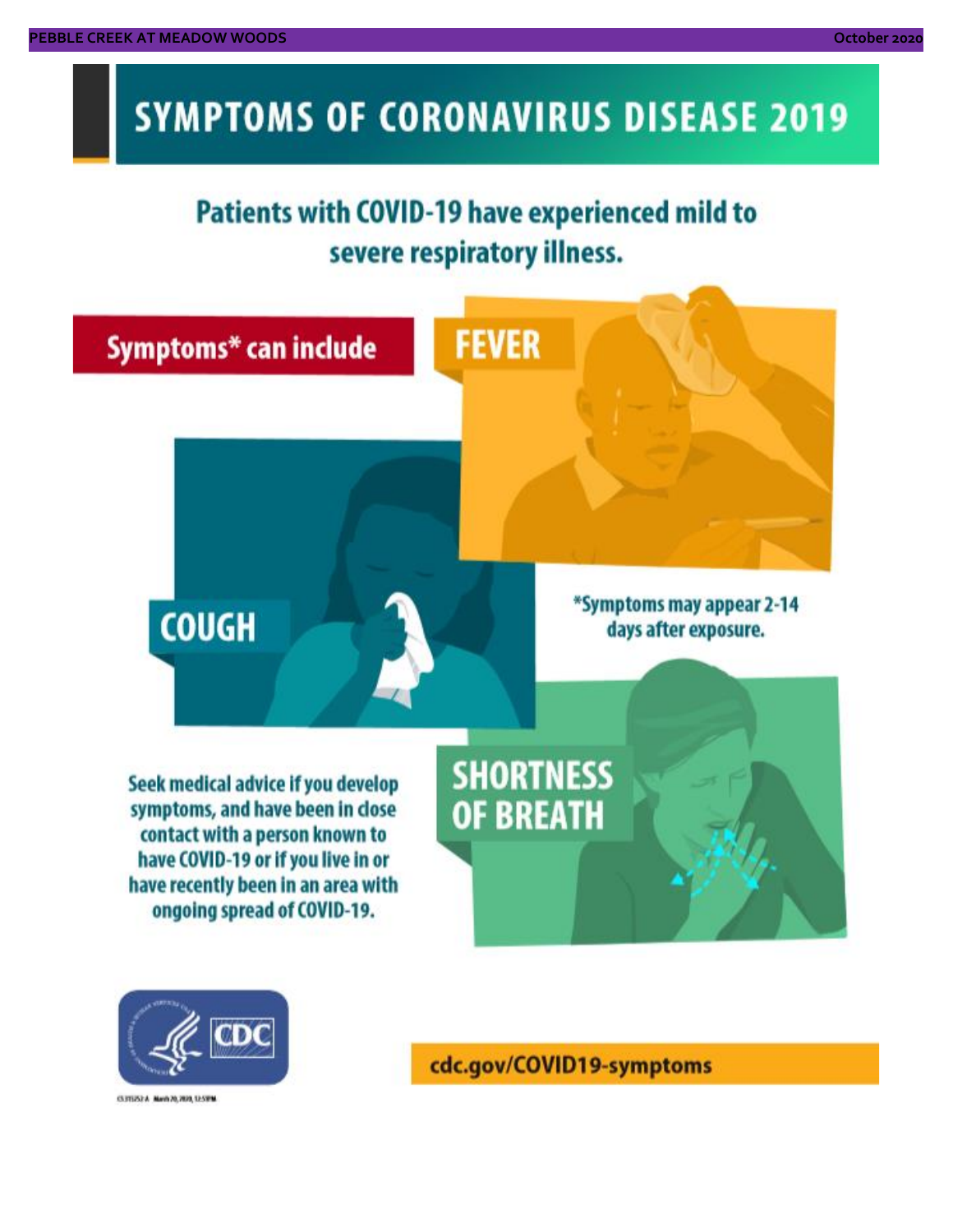### **Emergency:**

| Fire, Police, Medical Emergency: | 911 |
|----------------------------------|-----|
|                                  |     |

#### **Law Enforcement:**

| Orange County Sheriff's Dept. (Non-<br>Emergency): | 407-836-4357 |
|----------------------------------------------------|--------------|
|                                                    |              |
|                                                    |              |

### **Utilities:**

| Orange County Utilities: | 407-836-5515 |  |  |
|--------------------------|--------------|--|--|
|                          |              |  |  |

#### **Chamber of Commerce:**

| Orlando Chamber of Commerce: | 407-425-1234 |  |  |
|------------------------------|--------------|--|--|
|                              |              |  |  |

#### **Miscellaneous:**

| Orange County Public Schools:                        | 407-317-3200 |
|------------------------------------------------------|--------------|
| Orange County Office of Emergency<br>Management:     | 407-836-9140 |
| Orange County Health Department:                     | 407-858-1400 |
| Florida Poison Information Center:                   | 800-222-1222 |
| Orange County Public Library:                        | 407-836-7390 |
| Social Security Administration:                      | 800-772-1213 |
| <b>Orange County</b><br>Voters' Registration Office: | 407-836-2070 |
| <b>Orange County Animal Services:</b>                | 407-836-3111 |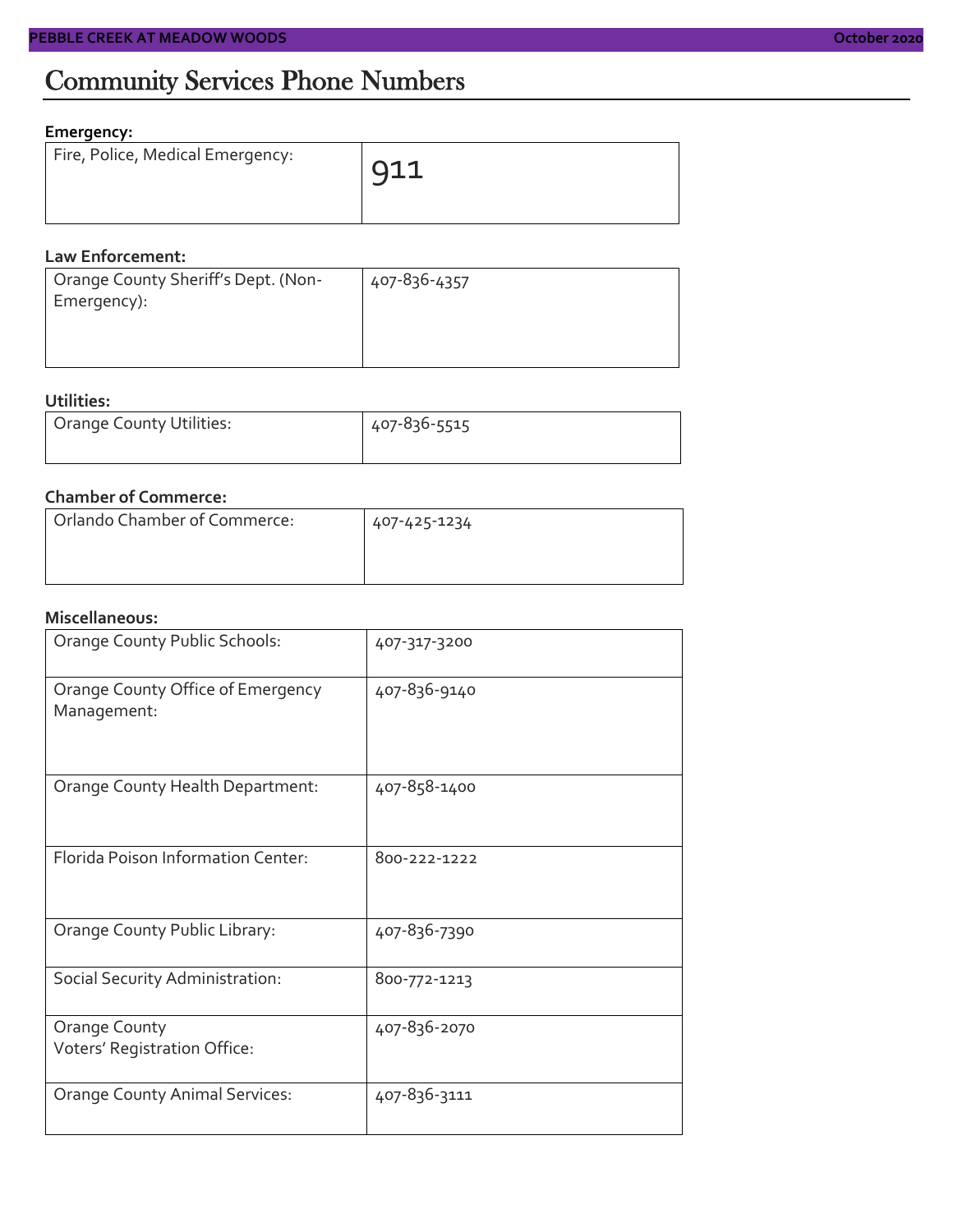#### **PEBBLE CREEK AT MEADOW WOODS HOMEOWNERS' ASSOCIATION, INC.** MAIL OR EMAIL FORM TO: 9419 Tradeport Drive, Orlando, FL 32827

PHONE: 407-251-2200 FAX: 800-759-1820 EMAIL: [info@dwdpm.com](mailto:info@dwdpm.com)

#### **ARCHITECTURAL REVIEW BOARD (ARB) APPLICATION**

| Owner Name: The contract of the contract of the contract of the contract of the contract of the contract of the contract of the contract of the contract of the contract of the contract of the contract of the contract of th |                                                                 |                                                       |                                          |                |  |  |
|--------------------------------------------------------------------------------------------------------------------------------------------------------------------------------------------------------------------------------|-----------------------------------------------------------------|-------------------------------------------------------|------------------------------------------|----------------|--|--|
|                                                                                                                                                                                                                                |                                                                 |                                                       |                                          |                |  |  |
| Mailing Address: _____________                                                                                                                                                                                                 |                                                                 |                                                       |                                          |                |  |  |
|                                                                                                                                                                                                                                |                                                                 |                                                       | E-mail: ____________________________     |                |  |  |
| In Accordance with the Declaration of Covenants, Conditions and Restrictions and the Association's Rule and Regulations, Installation                                                                                          |                                                                 |                                                       |                                          |                |  |  |
|                                                                                                                                                                                                                                | must conform to this approval and the Association's quidelines. |                                                       |                                          |                |  |  |
| I hereby request consent to make the following changes, alteration, renovations and /or additions to my property.                                                                                                              |                                                                 |                                                       |                                          |                |  |  |
| ( ) Fence                                                                                                                                                                                                                      |                                                                 | () Swimming Pool () Lawn Ornament () Screen Enclosure |                                          | () Landscaping |  |  |
| ( ) Patio                                                                                                                                                                                                                      | () Exterior Color                                               | () Lawn Replacement                                   | () Other _______________________________ |                |  |  |
| Description:                                                                                                                                                                                                                   |                                                                 |                                                       |                                          |                |  |  |

Attach two (2) copies of the property survey that shows the locations of the proposed change, alteration, renovation or addition.

\_\_\_\_\_\_\_\_\_\_\_\_\_\_\_\_\_\_\_\_\_\_\_\_\_\_\_\_\_\_\_\_\_\_\_\_\_\_\_\_\_\_\_\_\_\_\_\_\_\_\_\_\_\_\_\_\_\_\_\_\_\_\_\_\_\_\_\_\_\_\_\_\_\_\_\_\_\_\_\_\_\_\_\_\_\_\_\_\_\_\_

Attach two (2) drawings of your plan(s). Attach two (2) color samples, if applicable.

#### **NOTE: Applications submitted by fax or without two (2) copies of the survey, drawing, or color sample will be considered incomplete. If an application is incomplete, it will not be processed and will be returned to you.**

I hereby understand and agree to the following conditions.

- 1. No work will begin until written approval is received from the Association. You have 60 days from the approval date to complete the work. If not, then you must reapply for ARB approval.
- 2. All work will be done expeditiously once commenced and will be done in a professional manner by a licensed contractor or myself.
- 3. All work will be performed timely and in a manner that will minimize interference and inconvenience to other residents.
- 4. I assume all liability and will be responsible for any and all damages to other lots and/or common area, which may result from performance of this work.
- 5. I will be responsible for the conduct of all persons, agents, contractors, subcontractors and employees who are connected with this work.
- 6. I am responsible for complying with all applicable federal, state and local laws, codes, regulations and requirements in connection with this work. I will obtain any necessary governmental permits and approval for the work.
- 7. Upon receipt DWD Professional Management, LLC will forward the ARB Application to the Association. A decision by the Association may take up to 30 days. I will be notified in writing when the application is either approved or denied.

ALL HOMEOWNERS ARE RESPONSIBLE FOR FOLLOWING THE RULES AND GUIDELINES OF THEIR ASSOCIATION WHEN MAKING ANY EXTERIOR MODIFICATIONS.  $Sianature of Owner(s):$ 

| Signature of Owner(s): Network and the set of the set of the set of the set of the set of the set of the set o |             | Date:<br>the control of the control of the control of the control of the control of the control of |                 |  |  |  |
|----------------------------------------------------------------------------------------------------------------|-------------|----------------------------------------------------------------------------------------------------|-----------------|--|--|--|
|                                                                                                                |             | DO Not Write Below This Line                                                                       |                 |  |  |  |
| This Application is hereby:                                                                                    | () Approved | ( ) Denied                                                                                         |                 |  |  |  |
|                                                                                                                |             |                                                                                                    |                 |  |  |  |
|                                                                                                                |             |                                                                                                    |                 |  |  |  |
|                                                                                                                |             |                                                                                                    |                 |  |  |  |
|                                                                                                                |             |                                                                                                    |                 |  |  |  |
|                                                                                                                |             |                                                                                                    |                 |  |  |  |
|                                                                                                                |             |                                                                                                    |                 |  |  |  |
| Date Received                                                                                                  |             | Mailed to Assoc.                                                                                   | Mailed to Owner |  |  |  |